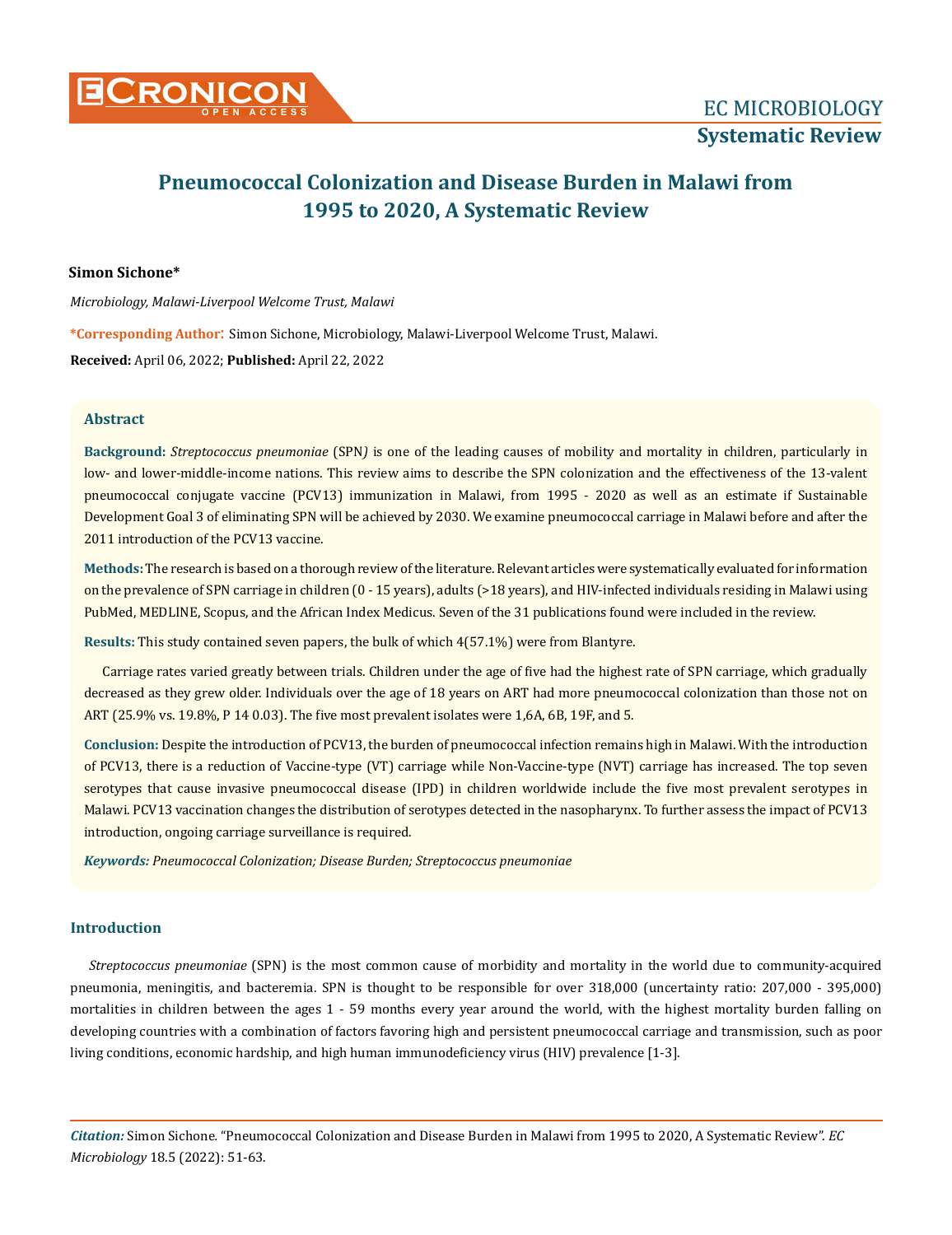Pneumococcus enters the body through the nose and is transmitted through the nasopharynx. Even though pneumococci colonization is usually asymptomatic, nasopharyngeal carriage is regarded to be a prerequisite for invasive disease [423F]. Furthermore, asymptomatic carriers are the primary source of pneumococcal infection, with person-to-person transmission happening among people close by [423F]. Colonization of mucosal membranes in the human respiratory tract is a continuing phenomenon in which microbes are acquired, expelled, and reacquired numerous times throughout a person's life. Colonization is a need for disease occurrence, and because it is far more prevalent than a disease outcome, it might be a useful indicator of novel pneumococcal vaccination effectiveness [5]. Pneumococcal colonization is usually harmless to the host, although it can rarely disseminate to the vertically or horizontally respiratory tract, as well as the circulatory and meninges, resulting in pneumonia, septicemia, or meningitis [6].

In Africa, it has proven challenging to implement treatment regimens that focus on early identification and antibiotic therapy for suspected pneumonia infections [5]. As a result, in this region, the provision of an efficient vaccination against pneumococcal colonization for children is critical. Between 2009 and 2015, 34 African nations used Gavi to add PCV13 into their extended vaccination programs, following WHO recommendations [7]. These vaccinations have been found to reduce the occurrence of pneumococcal illness as well as the frequency of carriage by some of the highly virulent of the 97 pneumococcal serogroups. Additionally, the vaccination prevents the unvaccinated populace indirectly from pneumococcal carriage and illness by lowering the transmission of pneumococcal from PCV13 vaccinated children, who are at higher risk of carrying and hence transmission sources [8,9we enrolled HIV-infected children age <5 years presenting for routine care at seven HIV clinics in 3 sites, including Maputo (urban-south].

Numerous researchers have found a decrease in invasive pneumococcal disease (IPD) since the initiation of the PCV13 vaccination. Nevertheless, this is typically accompanied by a shift in circulating serotypes. In South Africa and Tanzania, there has been a decline in (VT) IPD as well as a spike in (NVT) IPD [10]. Pneumococcus is the most common cause of meningitis in Malawi, as well as the second most common cause of bacteremia and community-acquired pneumonia [11].

It's still unclear if the introduction of PCV13 in Malawi in 2011 has the long-term direct or indirect protection needed to lower pneumococcal colonization to levels low enough to stop disease transmission. Pneumococcal infections and carriage in under-five children and people living with HIV in Malawi remain high despite the introduction of the PCV13 vaccine. Based on the information mentioned above, this review aims to summarize data available on pneumococcal colonization and disease in Malawi from 1995 to 2020, explain the variations in carriage prevalence, describe the distribution of serotypes, and Pneumococcal pneumonia incidence and/or prevalence patterns in Malawi before and after the introduction of PCV13 to determine whether the 2030 sustainable development goals (SDG) 3 of reducing mobility and mortality from pneumococcal infections will be met. These research questions adopted the Population Intervention Comparators outcome (PICO) acronym.

| Population      | children (0 - 15 years), adults (>15 years), and HIV-infected per-<br>sons living in Malawi |  |  |  |  |  |
|-----------------|---------------------------------------------------------------------------------------------|--|--|--|--|--|
| Intervention    | PCV13 vaccine                                                                               |  |  |  |  |  |
| Comparators     | PRE and POST PCV13 period                                                                   |  |  |  |  |  |
| outcome         | Pneumococcal Prevalence/Incidence/Serotype distribution                                     |  |  |  |  |  |
| <b>Ouestion</b> | Explain the variations in carriage prevalence<br>1.                                         |  |  |  |  |  |
| <b>Ouestion</b> | Describe the distribution of serotypes<br>2.                                                |  |  |  |  |  |
| <b>Ouestion</b> | What is Pneumococcal pneumonia incidence and/or<br>3.                                       |  |  |  |  |  |
|                 | prevalence patterns in Malawi before and after the intro-                                   |  |  |  |  |  |
|                 | duction of PCV13?                                                                           |  |  |  |  |  |

*Table A*

*Citation:* Simon Sichone*.* "Pneumococcal Colonization and Disease Burden in Malawi from 1995 to 2020, A Systematic Review". *EC Microbiology* 18.5 (2022): 51-63.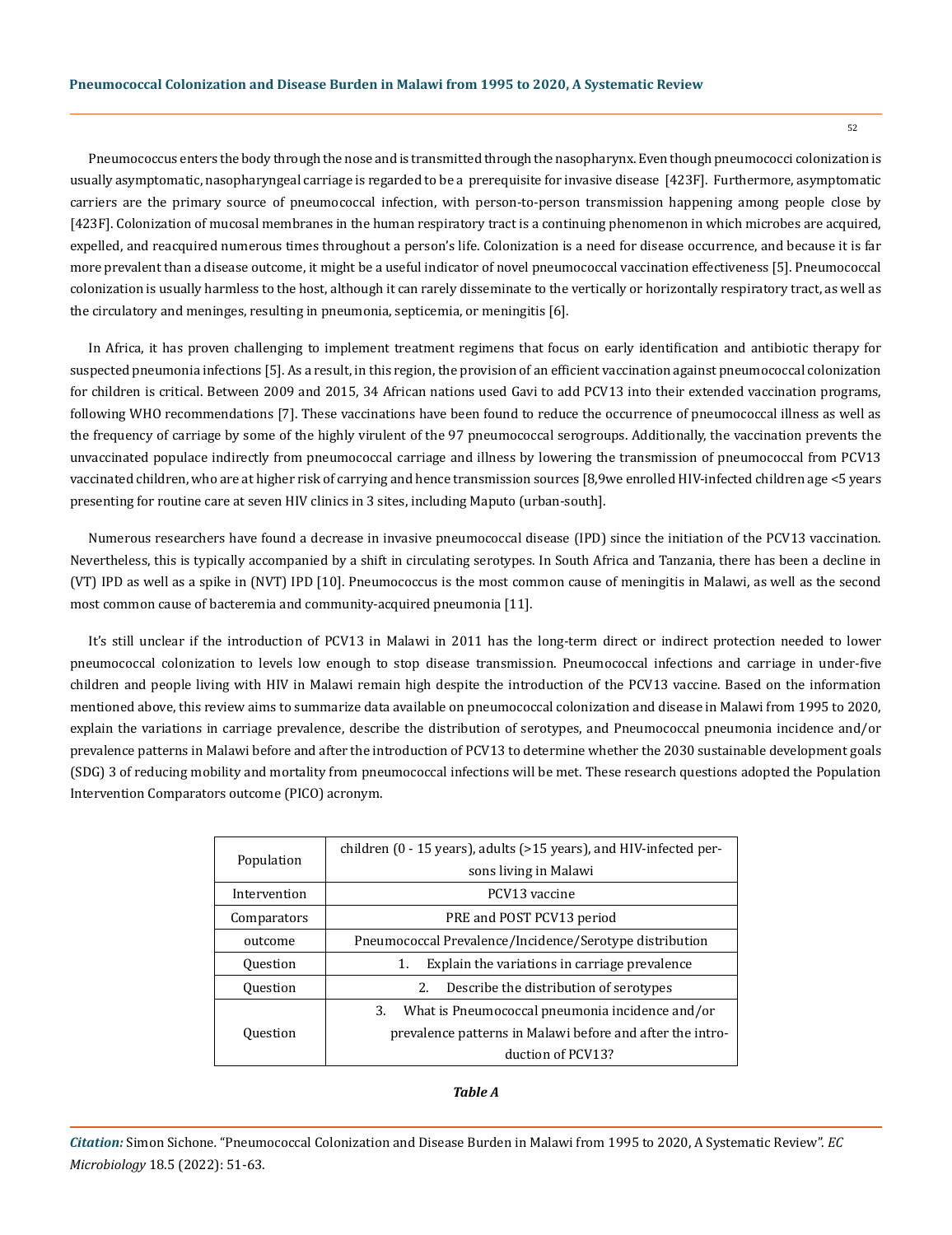#### **Methods**

Published, PubMed, MEDLINE, Scopus, and the African Index Medicus listed studies on pneumococcal carriage and disease in Malawi were reviewed. The literature search technique was used to find all papers published between1995 and 2020 that met the eligibility and exclusion requirements. The search was conducted by investigating and merging medical subject headings and free search phrases linked to carriage OR colonization, pharyngeal OR nasopharyngeal, *Streptococcus pneumoniae*, Serotypes, pneumococcal vaccination, and particular names from Malawi to assure the extraction of relevant publications. Duplicates, non-relevant publications, and those involving streptococcal diseases apart from *S. pneumoniae* were eliminated from the study (Figure 1). Then, the entire texts of the proposed articles were evaluated to see if they were eligible. To gather data on the following factors, a standardized data extraction form from Microsoft Excel spreadsheet 2016 was utilized, which was built particularly for each result of interest. Identification of the study: primary author's name, year of publication, research region, the aim of the study, prevalence/incidence, serotype distribution and Critical Appraisal Skills Program (CASP). The Population Intervention Comparators outcome (PICO), which included children (0 - 15 years), adults (> 15 years), and HIV-infected persons living in Malawi, served as the eligibility criteria for relevant research with PCV13 as the intervention. The periods before PCV13 introduction (1995 - 2010) and after PCV13 introduction (2011 - 2020) were used as comparisons, and the outcomes were the percentage difference in the aggregated prevalence of pneumococcal colonization after PCV13 initiation against the period before PCV13 initiation; prevalence percentages in the aggregated prevalence of pneumococcal pneumonia between post-PCV introduction and pre-PCV initiation; and serogroup distribution. The studies' exclusion criteria were as follows: Letters, opinions, narratives, and editorials were omitted because they are likely to contain skewed estimations, which might alter estimates. Studies that had not been published in English were also excluded. CASP, (2020), checklist tool was used to analyze all the eligible studies. The CASP technique allows for a systematic assessment of the reliability, applicability, and results of published articles [12].



*Citation:* Simon Sichone*.* "Pneumococcal Colonization and Disease Burden in Malawi from 1995 to 2020, A Systematic Review". *EC Microbiology* 18.5 (2022): 51-63.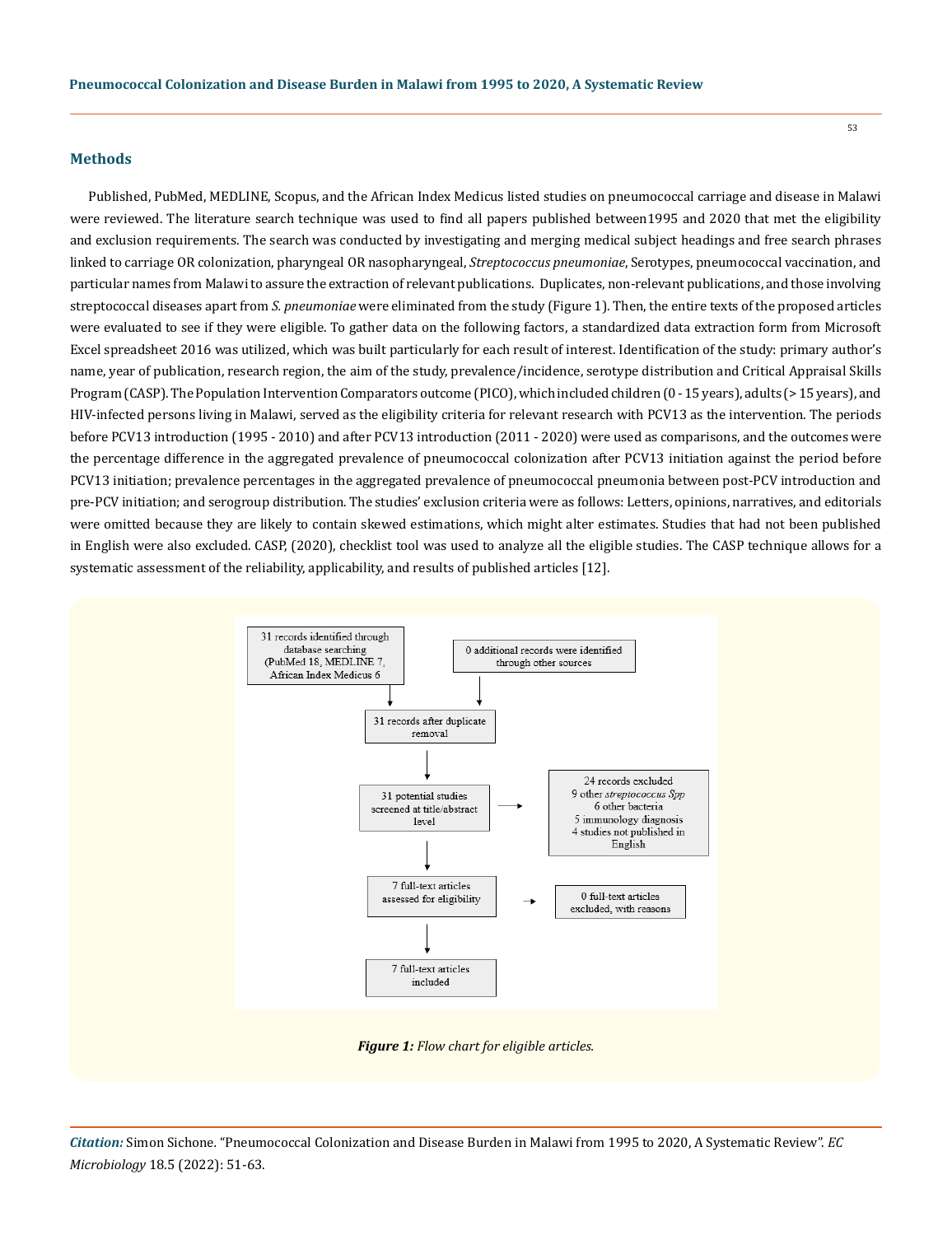## **Results**

## **Characteristics of the studies**

A total of 7 studies are included in this review (Table 1). Blantyre, in the Southern part of Malawi, contributed 4 studies (57.1%) while 3 studies (42.9%) were from Karonga in the Northern part of Malawi. One study among the 7 studies was conducted in both Blantyre and Karonga 14.3% and no other studies were found from other regions of Malawi. The majority of the studies used prospective study design 4 (57.1%), 1 (14.3%) was an observational cohort study, 1 (14.3%) had a combination of cross-sectional and longitudinal, and the other was prospective observational and case-control 1 (14.3%). The majority of the studies 6 (85.7%) were conducted in children, 1 (14.3%) involved both children and adults and only 1 (14.3%) study exclusively recruited adults. Most studies 6(85.7%) investigated the prevalence/incidence of SPN and only 1 (14.3%) did not investigate. 4 (57.1%) investigated serotype distributions and the remaining 3 (42.9%) did not.

| <b>First author</b>           | <b>Location</b>              | Aim                                                        | <b>SPN Prevalence</b><br>/ Incidence                                                                                                           | <b>Serotype</b><br>Distribu-<br>tion | CASP, (2020)                                                                                                                                                                                                                                                                                                                                                                                                                                                                                                       |
|-------------------------------|------------------------------|------------------------------------------------------------|------------------------------------------------------------------------------------------------------------------------------------------------|--------------------------------------|--------------------------------------------------------------------------------------------------------------------------------------------------------------------------------------------------------------------------------------------------------------------------------------------------------------------------------------------------------------------------------------------------------------------------------------------------------------------------------------------------------------------|
| Marianne<br>Koenraads<br>2021 | Blantyre                     | Investigate the<br>burden of IPD<br>in infants <90<br>days | <b>Before PCV-</b><br>$13(VT+NVT)$<br>IPD 319 (95%<br>CI 264-385) per<br>100,000<br>Post PCV-13.<br>72 (49-106)<br>per 100,000<br>$(P<0.01)$ . | 5(27.8%)<br>$1(15.6\%)$              | The findings of the study provide a distinct<br>collection of data on the prevalence of IPD in<br>newborns under 90 days of age across 14 years.<br>The report was based on lengthy strong ongoing<br>prospective, systematic, and repeatable moni-<br>toring in one of Africa's only major datasets.<br>However, the researchers were unable to analyze<br>clinical, follow-up, and outcome data, as well as<br>individual immunization information, making a<br>definitive conclusion on the findings difficult. |
| Arox W.<br>Kamng'ona<br>2015  | Blan-<br>tyre and<br>Karonga | Investigated<br>prevalence of<br>multiple car-<br>riage    | 0-2y (71 %,<br>$40/56$ ),<br>3-13 (50 %,<br>30/60                                                                                              | 6B (47 %,<br>16/34)                  | The use of the microarray was appropriate to<br>analyze multiple serotypes. A pneumococcal<br>serotyping approach that is acceptable for use in<br>reliable carriage and surveillance investigations<br>must, at the very least, be precise in its serotype<br>assignment, especially in regard to VT and NVT.<br>The essential to identify numerous serotypes in<br>carriage (particularly in high-burden settings)<br>and detection of most or all serotypes are impor-<br>tant attributes of microarray (22).   |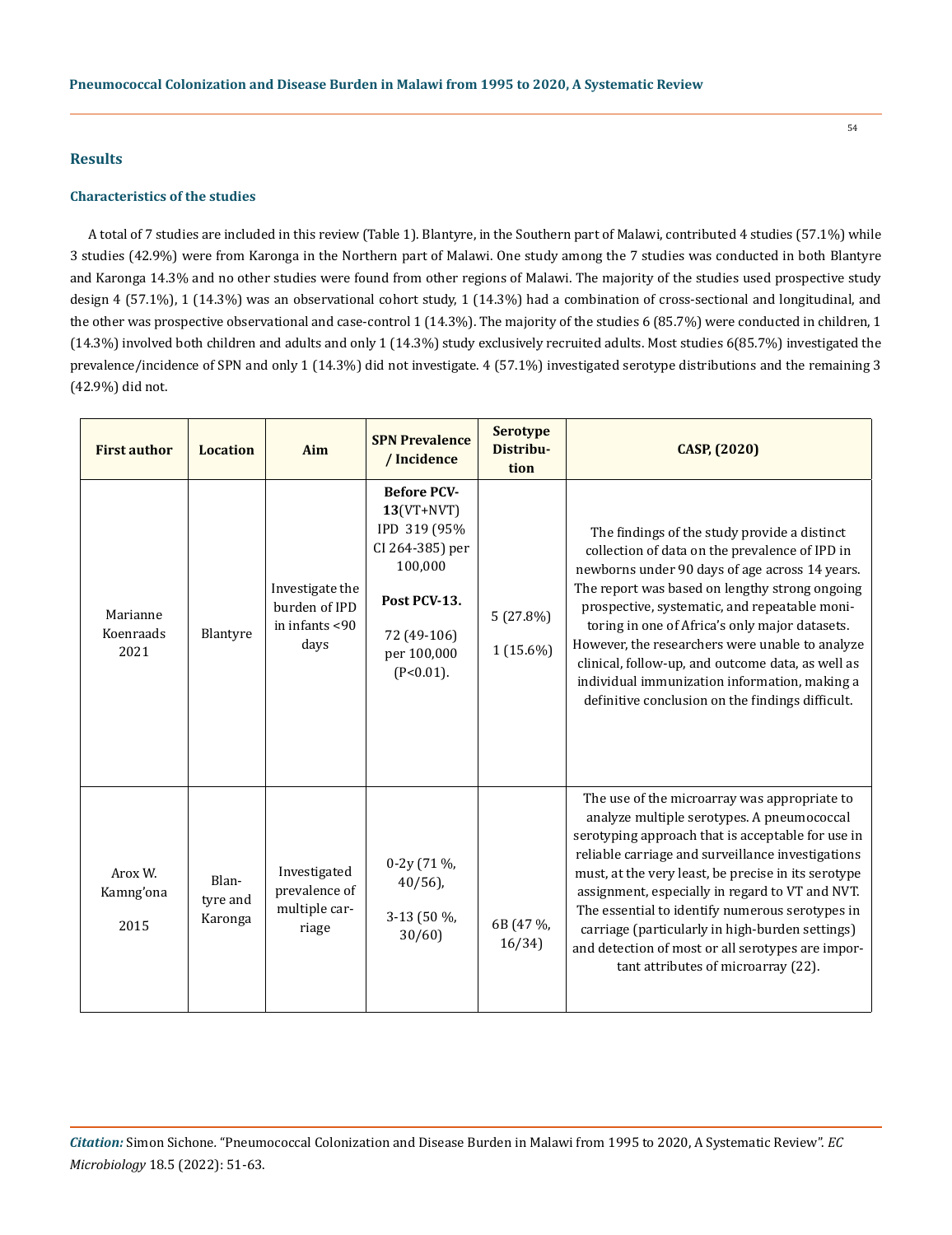| Ellen Heins-<br>broek<br>2018 | Karonga  | Compared<br>SPN carriage<br>before and<br>after PCV-13        | (Before PCV-<br>13).6-week old<br>infants11.4%,<br>18-week old<br>infants 45.1%,<br>children 1-4<br>years 28.2%,<br>children 5-15<br>years 21.2%<br>mothers 6.6% | (Post PCV-<br>13).19F<br>$(14)$ , 6B<br>$(13)$ and $6A$<br>$(10)$ , 19A<br>(7), 9 V(5),<br>$14(5)$ , 3<br>$(4)$ , 18C $(2)$<br>$5(1)$ . | All the vaccine type serotypes were reported<br>appropriately, however, because the study was<br>not designed to examine changes in individual<br>serotypes and laboratory techniques used could<br>not distinguish individual NVT, the researchers<br>were unable to determine whether specific se-<br>rotypes had risen or dropped after the initiation<br>of PCV13. The researchers would have deployed<br>the use of microarray like in the a study by<br>Kamng'ona, et al., (13) despite the reported high<br>rates of pneumococcal carriage in Malawi, no<br>data on carriage of multiple serotypes has been<br>reported previously. Our study provides the first<br>description of the prevalence of multiple pneu-<br>mococcal carriage in Malawi. METHODS: The<br>study was conducted in Blantyre and Karonga<br>districts in Malawi, from 2008 to 2012. We<br>recruited 116 children aged 0-13 years. These<br>children were either HIV-infected ( $N = 44$ . |
|-------------------------------|----------|---------------------------------------------------------------|------------------------------------------------------------------------------------------------------------------------------------------------------------------|-----------------------------------------------------------------------------------------------------------------------------------------|-------------------------------------------------------------------------------------------------------------------------------------------------------------------------------------------------------------------------------------------------------------------------------------------------------------------------------------------------------------------------------------------------------------------------------------------------------------------------------------------------------------------------------------------------------------------------------------------------------------------------------------------------------------------------------------------------------------------------------------------------------------------------------------------------------------------------------------------------------------------------------------------------------------------------------------------------------------------------|
| Ellen Heins-<br>broek<br>2015 | Karonga  | <b>Impact of ART</b><br>on pneumo-<br>coccal car-<br>riage    | <b>ART vs NOT on</b><br><b>ART</b> (25.9 vs.<br>19.8%, P1/4<br>0.03)<br>Serotypes not<br>in PCV-13<br>(16.1 vs. 9.6% P<br>$1/4$ 0.003).                          |                                                                                                                                         | To investigate the impact of ART on pneumococ-<br>cal carriage, the researchers used an observa-<br>tional cohort study design, which was appropri-<br>ate to address the research questions. Despite<br>two years of antiretroviral therapy, pneumococ-<br>cal carriage in HIV-infected people in Malawi<br>remained high, with indications of increasing<br>carriage of non-PCV13 serotypes. Simultaneous<br>colonization with various serotypes was not de-<br>tectable using the laboratory techniques utilized<br>in this investigation. Though ART status has no<br>direct impact on the pneumococcal carriage,<br>it may have influenced the results of serotype<br>diversity. The researchers used a self-reported<br>definition to poor adherence to ART, this might<br>have led to misclassification of patients recruit-<br>ed, and hence the comparison might have been<br>under or overestimated.                                                          |
| YOMO<br>А.<br>1997            | Blantyre | Determine the<br>prevalence of<br>SPN carriage<br>in children | 95 (47.5%)                                                                                                                                                       |                                                                                                                                         | The methods used by the researchers were<br>appropriate and compared carriage rates from<br>two different sample sites using swabs from the<br>nasopharyngeal and throat. Nasopharyngeal<br>swabs are highly sensitive, and studies that use<br>only one method for collecting sample to detect<br>carriage may underestimate pneumococcal<br>carriage rates, so use of two samples method is<br>suggested.                                                                                                                                                                                                                                                                                                                                                                                                                                                                                                                                                             |

*Citation:* Simon Sichone*.* "Pneumococcal Colonization and Disease Burden in Malawi from 1995 to 2020, A Systematic Review". *EC Microbiology* 18.5 (2022): 51-63.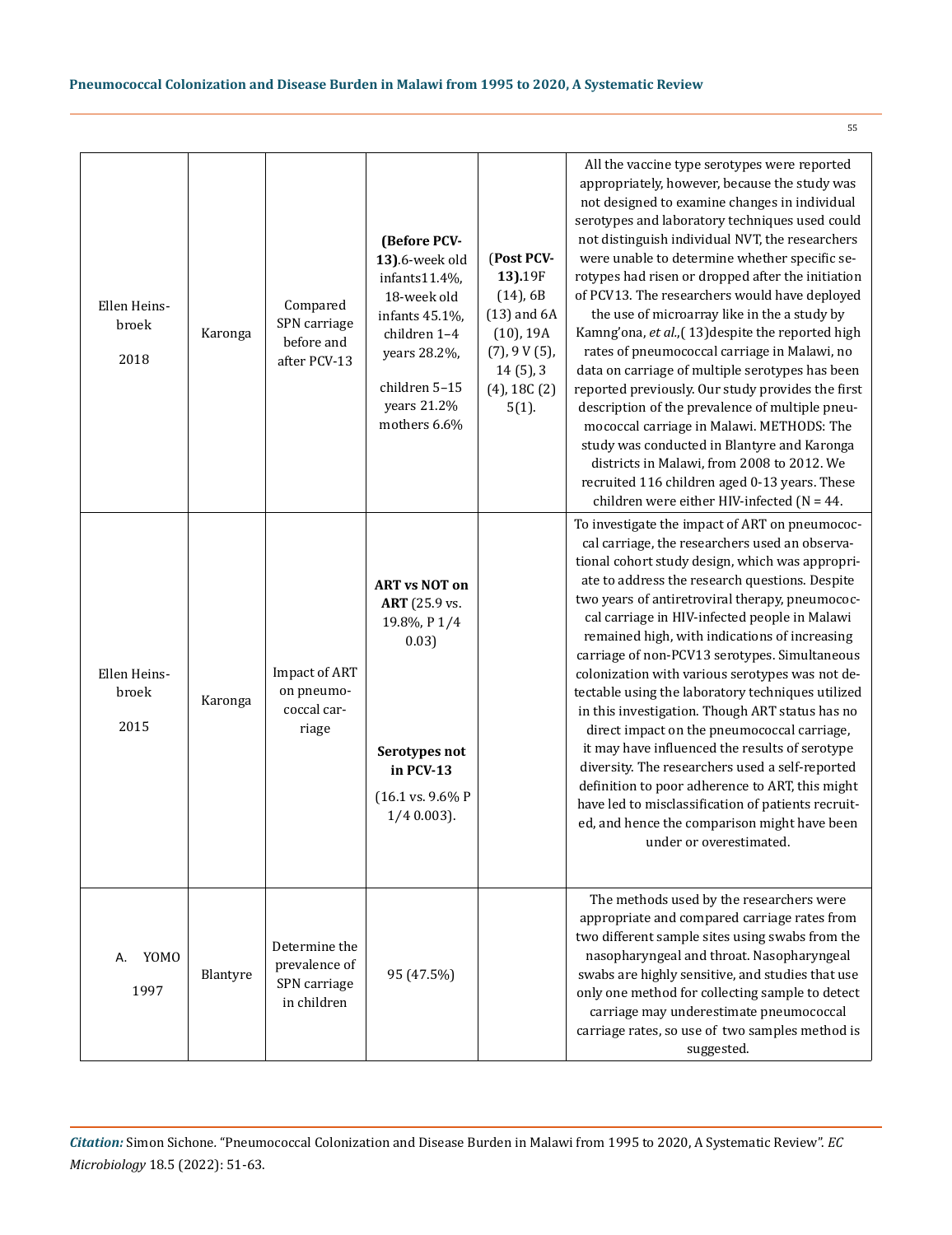| Jennifer E.<br>Cornick<br>2011 | Blantyre | Investigate<br>serotypes of<br>SPN isolates<br>from febrile<br>children    |                                                                                                                                                                                                                                                                                                      | 1 (23%),<br>6A/B<br>$(18%)$ , 14<br>$(6%)$ , and<br>23F (6%). | The research design used in this study was ap-<br>propriate to address the aim of the study which<br>was to investigate the incidence of disease in<br>this area. However, the study was not a formal<br>epidemiologic study because it did not comprise<br>a truly random selection of isolates. Randomiza-<br>tion is important for improving the quality of<br>evidence-based investigations by reducing selec-<br>tion bias, which can alter the results (23)                    |
|--------------------------------|----------|----------------------------------------------------------------------------|------------------------------------------------------------------------------------------------------------------------------------------------------------------------------------------------------------------------------------------------------------------------------------------------------|---------------------------------------------------------------|--------------------------------------------------------------------------------------------------------------------------------------------------------------------------------------------------------------------------------------------------------------------------------------------------------------------------------------------------------------------------------------------------------------------------------------------------------------------------------------|
| Naor Bar-Zeev<br>2021          | Blantyre | Assess impact<br>of PCV13 on<br>the incidence<br>of VTs/NVTs<br><b>IPD</b> | infants<br>$($ <1-year-old $)$<br>19% (IRR 0.81,<br>95% CI 0.74 to<br>$0.88$ , p< $0.0001$ )<br>1-4 years<br>14% (0.86,<br>$0.80$ to $0.93$ ,<br>p < 0.0001<br>5-14 years<br>2%up (1.02,<br>$0.93$ to $1.11$ ,<br>$p=0.72$ ).<br>$\geq$ 15 years old<br>8% (0.92,<br>$0.83$ to $1.01$ ,<br>$p=0.084$ |                                                               | The researchers' study design was acceptable<br>for addressing the research goal, which was to<br>investigate the influence of VT and NVT invasive<br>IPD in children and adults of vaccine-eligible<br>and vaccine-ineligible ages. However, the use of<br>case-control study design was underpowered<br>due to the sample size. The statistical strength of<br>the matched case-control study, which requires<br>coverage discordance, was hampered by the<br>reduced sample size. |

*Table 1: Shows the characteristics of the studies that were included in the review.*

## **Pneumococcal carriage by age and geographic region**

Carriage rates differed significantly between studies. The carriage was highest in children under the age of five and dropped as they grew older in all the studies that investigated carriage (Table 1). In a study by Kamng'ona, *et al.*,(13)despite the reported high rates of pneumococcal carriage in Malawi, no data on carriage of multiple serotypes has been reported previously. Our study provides the first description of the prevalence of multiple pneumococcal carriage in Malawi. METHODS: The study was conducted in Blantyre and Karonga districts in Malawi, from 2008 to 2012. We recruited 116 children aged 0-13 years. These children were either HIV-infected (N = 44, multiple serotypes were found in 39.7% (46/116) of the children. Younger (0 - 2 years) children (71%, 40/56) carried more vaccination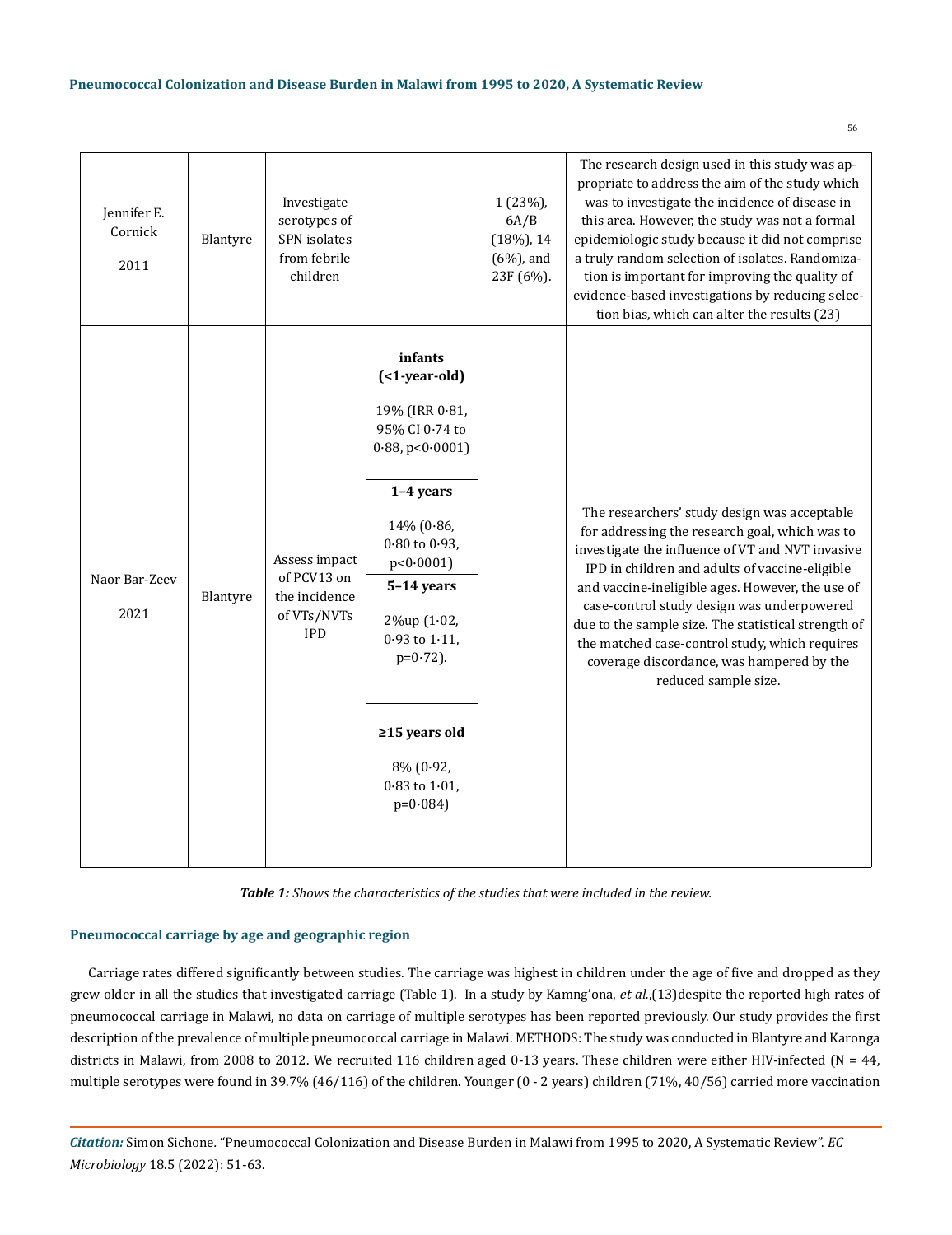57

type (VT) strains (p = 0.028) than older (3–13 years) children (50%, 30/60). Pneumococcal colonization was found in 47.5% of children under the age of five in another investigation by [14]. The carriage rate was greatest in children aged 3 to 12 months and did not differ according to household size or if they had previously been admitted to the hospital. According to Heinsbroek *et al.*, [1512, 18 and 24 months. We compared pneumococcal carriage by ART status using generalized estimated equation models adjusted for CD4 cell count, sex, seasonality, and other potential confounders. RESULTS: In total, 336 individuals were included, of which 223 individuals started ART during follow-up. Individuals receiving ART had higher pneumococcal carriage than individuals not receiving ART (25.9 vs. 19.8%, P = 0.03], adults who received ART had greater pneumococcal colonization than those not on ART (25.9% vs. 19.8%, P 14 0.03), especially for serotypes not included in PCV13 (16.1 vs. 9.6%, P 14 0.003).

#### **PCV and pneumococcal carriage and infections**

Two studies from Blantyre by Koenraads *et al.*, [16] ,Bar-Zeev *et al.*, [17], and one from Karonga by Heinsbroek *et al.*, [18], looked at the link between PCV and infection and carriage. Before the introduction of PCV13, VT carriage ranged from 6.6 - 45.1% in a research by Heinsbroek *et al.*, [18], with 18-week-old newborns having the greatest rate and children 5 - 15 years and mothers having the lowest rate. VT carriage reduced in immunized 18-week-old newborns (adjusted prevalence ratio 0.24 (95% confidence interval 0.08 - 0.75), immunized children 1 - 4 years (0.54 (0.33 - 0.88), unimmunized children 5 - 15 years (0.37 (0.17 - 0.78), and mothers (0.34 (0.15 - 0.79) following immunization launch. For 6-week-old babies who were too young to be vaccinated (1.07 (0.38 - 3.02) and PCV-13-ineligible children aged 1 - 4 years (0.84 (0.53 - 1.33), no reduction in VT carriage was found. Only among vaccinated children aged 1 - 4 years did NVT carriage rise (1.58 (1.21 - 2.06). In a study by Bar-Zeev *et al.*, [17], there was a reduction in total VT and NVT for IPD incidence before the introduction of PCV: 19% (IRR 081; 95% CI 074 to 088; p00001) among newborns (less than 1 year), 14% (086, 080 to 093; p00001) among children between the aged of 1 - 4 years, and 8% (092, 083 to 101; There was a 2% rise in total IPD among children aged 5 - 14 years (102, 093 to 111, p = 072). Koenraads *et al.*, [16], reported 130 verified incidences of IPD in infants less than 90 days of which there were a total of 104 cases of IPD, 25 (24.0%) had the early-onset disease, whereas 79 (76.0%) had the late-onset illness before the adoption of PCV13 in 2011. After the introduction of PCV13, 11 (42.3%) of the 26 IPD cases were early-onset, while 15 (57.7%) were late-onset.

#### **Pneumococcal carriage serotypes distribution in Malawi**

Four (57.1%) of the studies had collected data on serotypes distribution. Cornick *et al.*, [19], serotyped a total of 176 isolates and serotypes 1 and 6A/6B were the most common, accounting for 23% and 18% of all isolates, respectively. PCV7, PCV10, and PCV13 serotypes were found in 69 (39%), 116 (66%), and 154 (88%) of the 176 samples, correspondingly. Koenraads *et al.*, [16], managed to isolate 90 serotypes from a total of 130 cases and serotypes 5 (27.8%) and 1 (15.6 %) were the most common. Heinsbroek *et al.*, (2018), reported serotyping 61 isolates following post-vaccination with PCV13 and 19f (23.0%) was the common serotype followed by 6B (21.3%) and the least was 5(1.6%). Kamng'ona, *et al.*, [13], identified 179 pneumococcal strains among the 116 children that participated in this research. VT serotypes accounted for 60% of all serotypes discovered. The NVT serotypes constituted 39% of the total serotypes found. Other NT strains made up the final 1% of the total variants. Serotype 6B was found in 47% of the isolates (16/34). Overall serotype 6B was among the most prevalent serotypes in 3/4 studies (2 Blantyre and 1 Karonga), serotype 1 in 2/4 (Blantyre), serotype 5 in 2/4 (Blantyre and Karonga) and serotype 19F in 1/4 (Karonga) studies.

# **Discussion**

This systematic review of pneumococcal carriage in Malawi summarizes the prevalence of carriage, distribution of serotypes and the effect of PCV on the carriage. The 4 of the studies were from Southern and 3 from Northern Malawi, particularly Blantyre and Karonga. Published research considered in this analysis were sparsely spread over a nearly two-decade span among those available. At the time of data retrieval, there were no published pneumococcal carriage investigations from other parts of Malawi.

*Citation:* Simon Sichone*.* "Pneumococcal Colonization and Disease Burden in Malawi from 1995 to 2020, A Systematic Review". *EC Microbiology* 18.5 (2022): 51-63.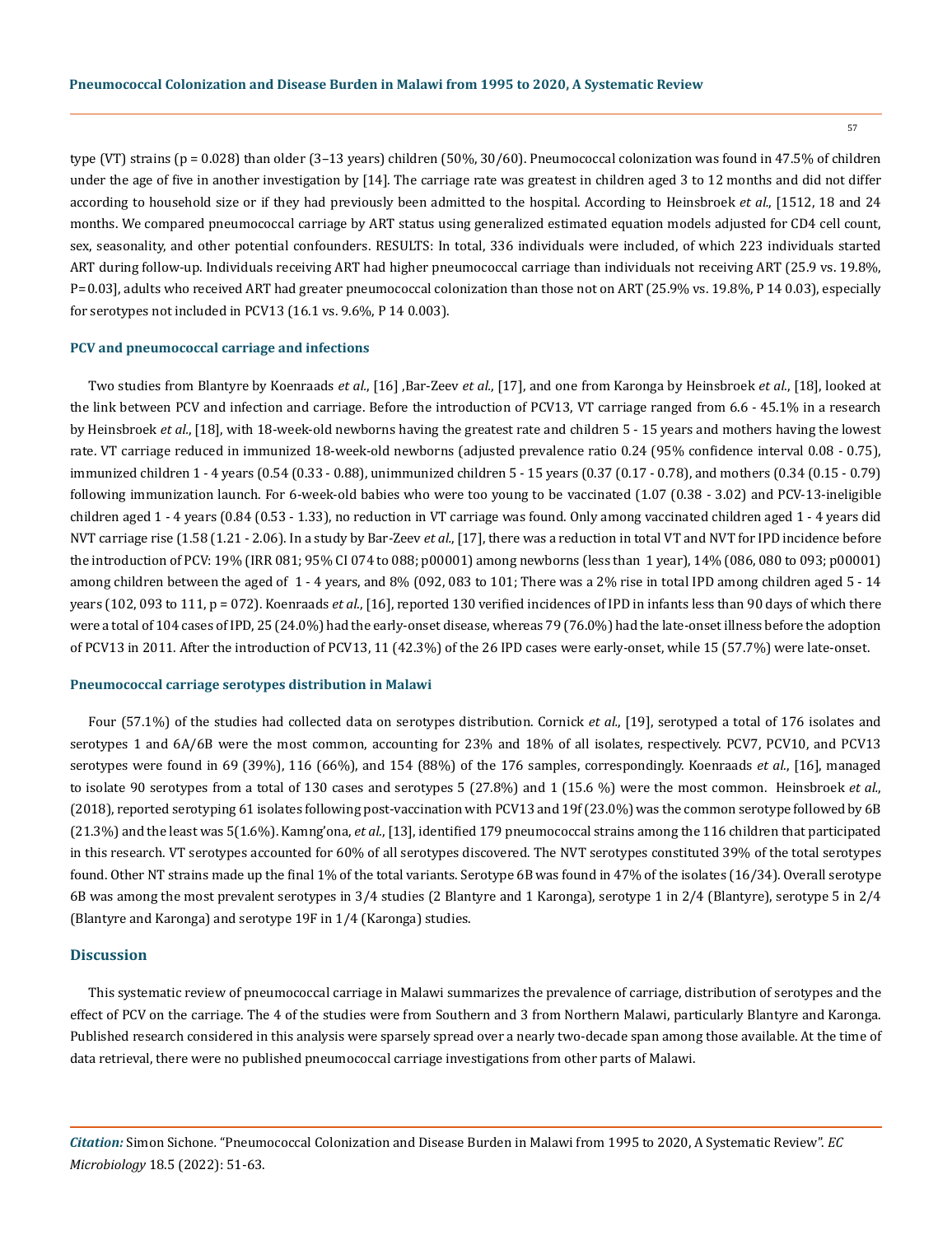Findings from studies highlighted in this review show that the rate of colonization in children less than 5 years is higher than in adults especially for serotypes not included in PCV13. This is consistent with other studies outside Malawi which found Pneumococcal carriage being prevalent throughout the African continent, especially in young children [24-2663.2% (95% CI: 55.6–70.8]. The large range of carriage rates identified in this article could be due to several factors, including the age groupings of the people involved, ethnicity, low vaccine uptake or the vaccines not being effective, poverty, poor nutrition and living in buildings with crumbling infrastructure and seasonal variation. This review brings to light that it is likely that pneumococcal infections and death will not be eradicated in Malawi by 2030. If Malawi is to eradicate pneumococcal infection by 2030, and achieve SDG 3, the impact of PCVs on pneumococcal VT carriage must be increased further. This is critical for Malawi, as well as other supporting partners like Gavi. Malawi is a high-burden country where post-PCV VT carriage data indicates that local epidemiological factors may influence a lower vaccine impact on carriage than elsewhere [27Malawi introduced the 13-valent pneumococcal conjugate vaccine (PCV13]. Enhanced immunization schedules and catchup initiatives tailored to Malawi population and the sub-Saharan Africa region could help reduce VT carriage, improve herd protection, and maximize cost-effectiveness [28]. To do so, we must first have a deeper understanding of local transmission patterns throughout ages, which are likely influenced by socio-demographic variables, as well as the short- and long-term effects of PCV.

This review also analyzed the distribution of pneumococcal serotypes. It was found that serotypes 1, 6A, 6B, 19F and 5 which are included in the current PCV13 were the most common serotypes identified in Malawi. It's worth mentioning that few investigations on SPN serotype distribution have been undertaken in Malawi. Importantly, the serotyping findings in this review are similar to findings in several other nations throughout Africa [25,29,30with more than 900,000 deaths annually in children under five years of age. Streptococcus pneumoniae causes most deaths, most often in the form of community acquired pneumonia. Pneumococcal conjugate vaccines (PCVs]. The 5 most prevalent serotypes in this study are among the 7 that causes the most widespread IPD in infants; PCV 10 and PCV13 will cover nearly 70% of IPD infections caused by these serotypes [7,31]. Although serotypes 1 and 5 are closely correlated with pneumococcal illness epidemics, they are infrequently isolated from carriage investigations [6,32,33one of the five regions in the Northern Territory. Carriage data were also collected in 2003 and 2005 from four regions in the Northern Territory. Twenty-six cases of serotype 1 IPD were reported from 1994 to 2007 in the Northern Territory. Forty-four isolates were analyzed by BOX typing and 11 by multilocus sequence typing. In the Darwin region, 26 children were reported carrying serotype 1 (ST227]. The ability of different serotypes to cause IPD varies according to the geographical region as well [34although the majority of pneumococcal infections occur in this setting. The aim of the study was to apply MLST to investigate the population biology of S. pneumoniae in West Africa. Methods Seventy three invasive and carriage S. pneumoniae isolates from three West African countries including The Gambia, Nigeria and Ghana were investigated. The isolates covered seven serotypes (1, 3, 5, 6A, 11, 14, 23F]. The serotypes found in this review have also been discovered from other surveillance study conducted in sub-Saharan Africa that found 6A/B, 19F and 23F were the most common circulating serotypes [35,36mainly in countries with no pneumococcal conjugate vaccines (PCVs]. Furthermore, a study conducted in numerous nations discovered that serotypes 6A, 6B, 19F, and 23F were the most commonly isolated serotypes in Malaysian children, as well as in African and Chinese children [37-3995% confidence interval (95% CI]. It is sad to note that only four out of 7 studies included in this review investigated serotype distributions. The significant prevalence of pneumococcal illness necessitates research and assessment of *S. pneumoniae* serotypes to provide evidence and guidelines for the use of pneumococcal vaccinations and medicines and this will help in the fight of pneumococcal infections. Researchers must investigate the epidemiological consequences of conjugate vaccines in Malawi and sub-Sharan Africa, by looking into the serotype distribution related to pneumococcal illnesses and why there are many NVT ever since the introduction of PCV13. Because non-PCV13 serotypes play such a large role in pediatric IPD in Malawi, next-generation PCVs with good coverage would be required to minimize the residual pneumococcal disease burden thus eradicating the infection by 2030.

Because pneumococcal illness is caused by newly acquired serotypes, it has been suggested that pneumococcal colonization studies can be used to detect the influence of PCV on disease [40Malawi introduced the 13-valent pneumococcal conjugate vaccine (PCV13]. In this review, studies that looked at the effect of PCV on VT carriage found a decrease in VT carriage. A rise in the incidence of NVT IPD complemented the decrease in VT IPD. This is in line with the findings of other surveillance studies conducted in Germany, Norway, and

*Citation:* Simon Sichone*.* "Pneumococcal Colonization and Disease Burden in Malawi from 1995 to 2020, A Systematic Review". *EC Microbiology* 18.5 (2022): 51-63.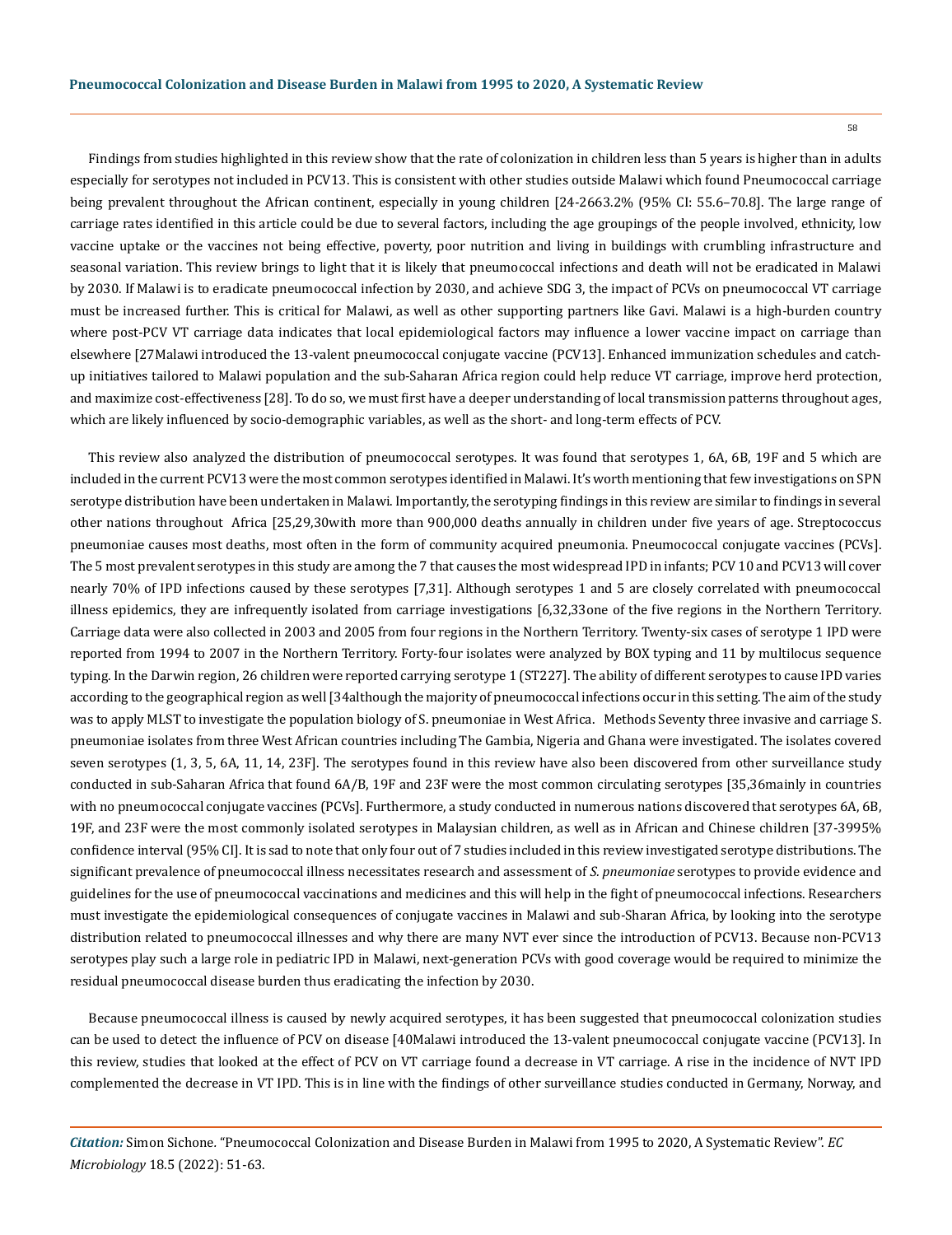the United States, which showed a decrease in VT carriage rates after PCV13 was introduced [41-43samples were cultured for SP and isolates were serotyped. Clinical and immunization records were reviewed. Findings during 6 sequential 6-month study periods were compared. Surveillance isolates of invasive disease isolates were reviewed. RESULTS: A total of 2048 children were enrolled, and 656 (32%]. Following the introduction of PCV13 in Nigeria, another study found a significant decrease in VT carriage and an increase in NVT [44Kano]. Usuf *et al.*, [24], also showed a reduction of VT after the introduction of PCV13 and an increase in NVT in sub-Saharan Africa. A reduction in VT following the introduction of PCV13 might not be the definite picture of Malawi in terms of winning in the fight against pneumococcal infections but rather a few studies have investigated the effect of the vaccine in children. As countries implement PCV, continuous observation of circulating serotypes will be critical. In all post-vaccination investigations, the rise in NVT may have influenced the effect of PCV13 initiation. If the NVTs that are replacing the VTs are also the reason for IPD, the reduction in IPD-related child fatalities may not be as significant as projected. Although it appears that the novel serotypes substituting the VT's are less intrusive, more research into serotype substitutions is needed to assess PCV13's impact [45].

The results from this review indicate that PCV immunization alone may not be enough to protect vulnerable populations from IPD, stressing the need for further research into alternative strategies to address the IPD burden in Malawi and Sub-Saharan Africa. According to changing epidemiological data, Malawi and the majority of Low- and Middle-Income Countries in Sub-Saharan Africa are less likely to eradicate Pneumococcal infection and death by 2030, hence failing to meet SDG #3. The poor progress in eliminating the pneumococcal disease is partly due to a failure to prioritize addressing inequality as a key component of reaching the SDGs. The findings of this systematic review, which consider both the direct and indirect effects of the vaccines, provide more data to the research world and policymakers about the use of PCV and its significance in reducing the incidence of pneumococcal illness in Africa and at the same time indicating the need for increased effort from donors, government and non-governmental organizations to help combat the disease. The persistent disease load in newborns and adults should be investigated further. Future research should concentrate on developing effective vaccines to protect infants, the elderly, and other susceptible populations. Future research should investigate the safety and efficacy of PCV prenatal immunization in mothers to minimize the prevalence of newborn pneumococcal disease in regions where the pneumococcal disease is acquired relatively early in life, as well as the active and passive benefits of PCV booster dosages in newborns. The advent of NVT diseases should inspire more lengthy disease monitoring to track changes and provide additional data for future vaccine modeling.

For Malawi, globalization can also be seen as a remedy in the fight against pneumococcal disease, as the world's interconnectivity makes it simpler for political figures and multi-governmental organizations (MGOs) to collaborate to eradicate this contagious illness. For example, if world leaders and international organizations banded together to make pneumococcal vaccination mandatory for all vulnerable populations, the disease could be eradicated in Malawi and the rest of the world by 2030. According to Bonten *et al.*, [46], adult and newborn immunization have been demonstrated to be advantageous due to the persistence of vaccine serotype carriage and IPD in vulnerable populations.

In Malawi, there are a number of obstacles in managing pneumococcal infections, including a lack of medications, a scarcity of community health professionals, insufficient diagnostic and treatment equipment, and ineffective referral procedures for children who require a high degree of care. It's worth noting that UNICEF is one of the organizations assisting Malawi's government in achieving the SDGs by training health workers in rural areas and acquiring vaccinations and pharmaceuticals to keep village clinics operational. The determination to combat pneumococcal infection and death by 2030 in Malawi, is a test of that commitment since it necessitates global collaboration, resource transfers, and a readiness to prioritize the needs of the poorest and most vulnerable and if more organizations just like UNICEF would join hands , pneumococcal would be history in Malawi. Setting high health objectives is worthless unless health services in Malawi are established and maintained to fulfill the requirements of the needy. There are several reasons why pneumonia is still known as the "Princess disease" of the world: curing it necessitates long-term investments in healthcare systems that are tilted toward lowincome populations. Action at all levels is required, including increased health funding in poor countries like Malawi, specialized action programs to combat pneumonia, and international measures to improve supplies of low-cost medications such as penicillin. Measures

*Citation:* Simon Sichone*.* "Pneumococcal Colonization and Disease Burden in Malawi from 1995 to 2020, A Systematic Review". *EC Microbiology* 18.5 (2022): 51-63.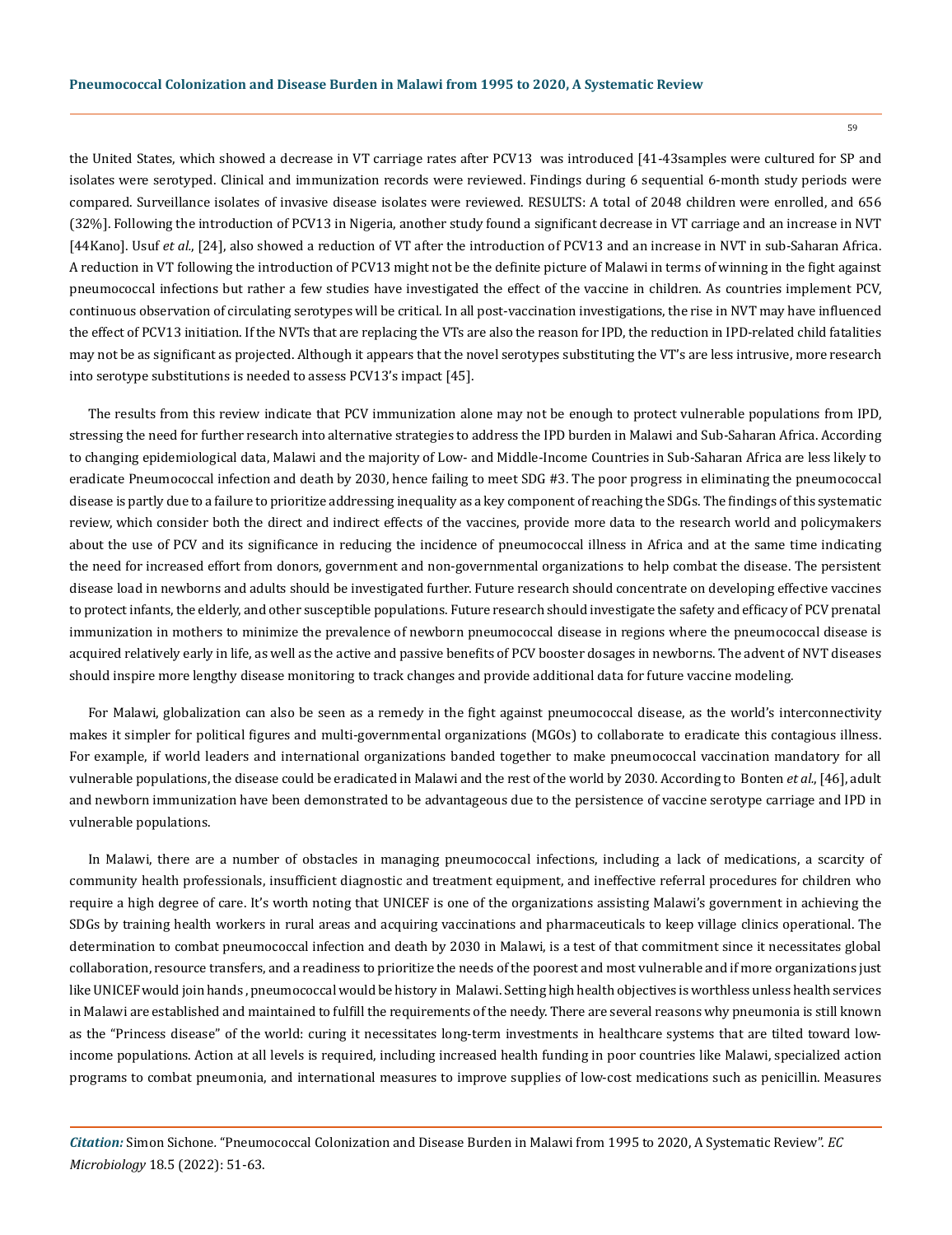are necessary to produce next-generation vaccines having longer-lasting protection and greater serotype diversity that are effective in vulnerable populations. Changes in the distribution of pneumococcal disease-causing serotypes among children and adults should inform the development of future higher-valent conjugate vaccines [47].

The study was limited by the nature of the topic which was looking at pneumococcal infections in Malawi with few articles being at disposal for the analysis. An important thing worth noting is the listed studies' sample sizes vary from 116 to 10 281 476 person-years. If all of the investigations had a bigger sample size, the results might have been more indicative of each region's carrier condition and hence better for analyzing the PCV's effect. In one of the studies the researchers were unable to analyze clinical, follow-up, and outcome data, as well as individual immunization information, making a definitive conclusion on the findings difficult. Only 4 from a total of 7 managed to investigate serotype distribution of participants which made the carriage results and presentation of results incomplete. Transmission of pneumococcal depends on establishment of carriage and the serotypes involved.

Most notable thing that this article has shown is the benefit that came with the introduction of PCV13 in Malawi that lead to a decrease in VT that are included in PCV 13 and also the techniques that were used in one of the articles that included examining changes in serotypes and is a core thing in the modeling of effective and next generation vaccine that will help us understand serotype replacement and how antimicrobial resistant comes about.

#### **Conclusion**

This review summarizes data available on pneumococcal colonization and disease in Malawi from 1995 to 2020. SPN carriage varies significantly in different parts of Malawi, according to this study. SPN carriage was greatest in children under the age of five, and it steadily reduced as they grew older. Pneumococcal colonization was higher in ART-treated adults over the age of 18 than in non-ART-treated adults. It was also noted that there was a surge in NVT carriage and a reduction of VT after the introduction of PCV13. Despite significant variations in carrier state and vaccine coverage, it is obvious that SPN carriage, including carriage of VTs and pneumococcal infections, would not be eradicated in Malawi by 2030, hence not meeting SDG 3. More effort is required towards the fight against pneumococcal infections and this includes world leaders joining hands to make vaccination mandatory for all vulnerable groups, increasing health funding and investing in new vaccine research. Constant monitoring of carrier frequencies and serotype distribution in Malawi and L-MICs is required to assess the effect of the vaccine's subsequent introduction.

# **Acknowledgments**

We gratefully acknowledge Malawi-Liverpool Welcome Trust for all the resources used in this review. University of Suffolk's, UK for being the awarding board for the Masters in Public Health. T.C supervised the study. S.S. wrote the paper with input from all authors.

#### **Bibliography**

- 1. Hammitt LL., *et al*[. "Effect of ten-valent pneumococcal conjugate vaccine on invasive pneumococcal disease and nasopharyngeal car](https://www.thelancet.com/journals/lancet/article/PIIS0140-6736(18)33005-8/fulltext)[riage in Kenya: a longitudinal surveillance study".](https://www.thelancet.com/journals/lancet/article/PIIS0140-6736(18)33005-8/fulltext) *Lancet* 393.10186 (2019): 2146-2154.
- 2. Hill PC., *et al*[. "Transmission of Streptococcus pneumoniae in rural Gambian villages: a longitudinal study".](https://pubmed.ncbi.nlm.nih.gov/20420503/) *Infectious Diseases Society of America* [50.11 \(2010\): 1468-1476.](https://pubmed.ncbi.nlm.nih.gov/20420503/)
- 3. Swarthout TD., *et al*[. "High residual carriage of vaccine-serotype of pneumococcal conjugate vaccine in Malawi".](https://www.nature.com/articles/s41467-020-15786-9) *Nature Communications* [\(2020\): 1-12.](https://www.nature.com/articles/s41467-020-15786-9)
- 4. Trimble A., *et al*[. "Pneumococcal colonisation is an asymptomatic event in healthy adults using an experimental human colonisation](https://pubmed.ncbi.nlm.nih.gov/32155176/)  model". *PLoS One* [15.3 \(2020\): e0229558.](https://pubmed.ncbi.nlm.nih.gov/32155176/)

*Citation:* Simon Sichone*.* "Pneumococcal Colonization and Disease Burden in Malawi from 1995 to 2020, A Systematic Review". *EC Microbiology* 18.5 (2022): 51-63.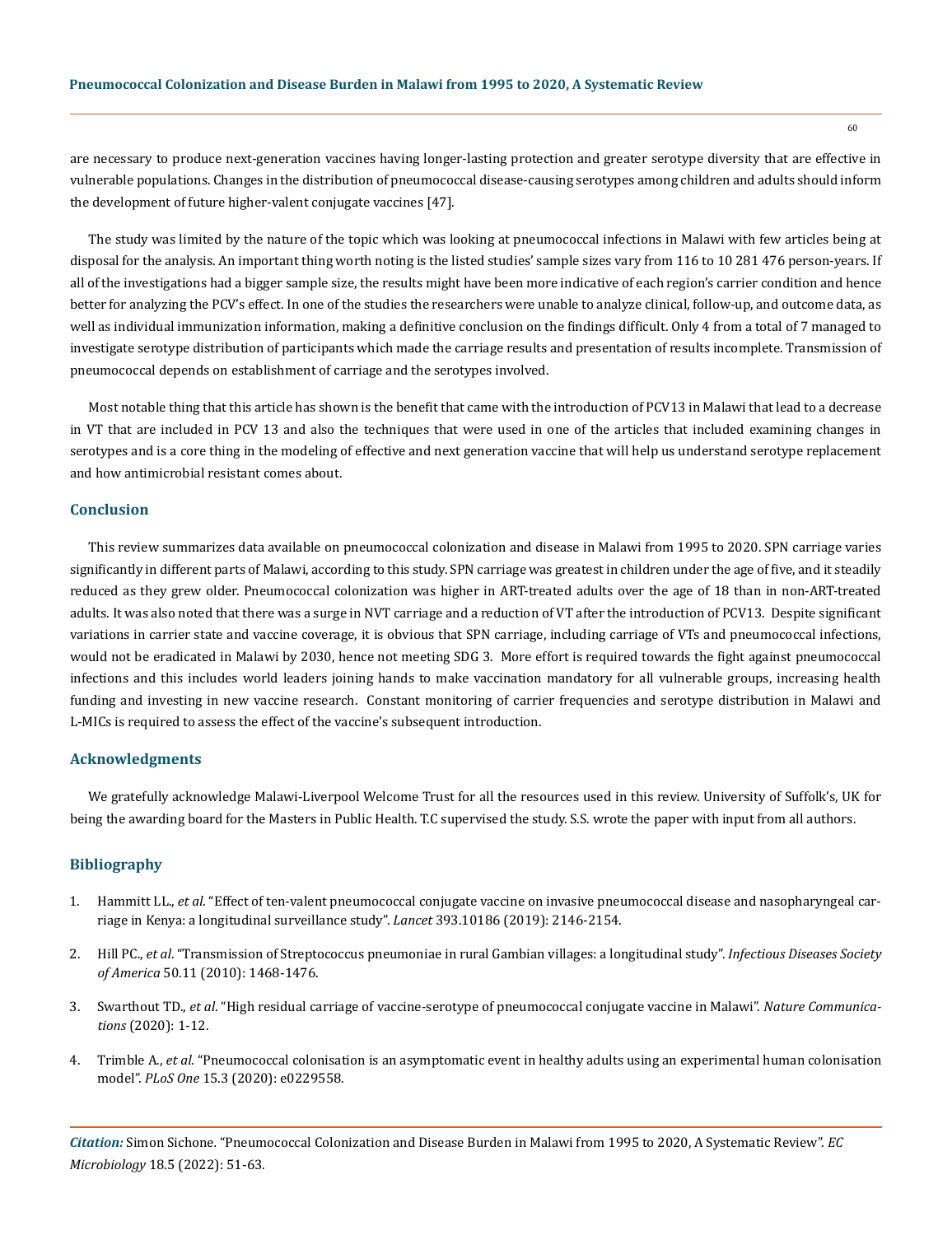- 5. [Pio A. "Standard case management of pneumonia in children in developing countries: the cornerstone of the acute respiratory infec](https://pubmed.ncbi.nlm.nih.gov/12764497/)tion programme". *[Bulletin of the World Health Organization](https://pubmed.ncbi.nlm.nih.gov/12764497/)* 81.4 (2003): 298-300.
- 6. Antonio M., *et al*[. "Seasonality and outbreak of a predominant Streptococcus pneumoniaeserotype 1 clone from The Gambia: Expan](https://pubmed.ncbi.nlm.nih.gov/19014613/)[sion of ST217 hypervirulent clonal complex in West Africa".](https://pubmed.ncbi.nlm.nih.gov/19014613/) *BMC Microbiology* 8.1 (2008): 198.
- 7. [World Health Organization \(WHO\). Pneumococcal vaccines WHO position paper 2012 recommendations".](https://pubmed.ncbi.nlm.nih.gov/22621828/á) *Vaccine* 30.32 (2012): [4717-4718.](https://pubmed.ncbi.nlm.nih.gov/22621828/á)
- 8. Verani JR., *et al*[. "Nasopharyngeal carriage of Streptococcus pneumoniae among HIV-infected and -uninfected children < 5 years of](https://academic.oup.com/jid/article/224/Supplement_3/S248/6361071)  [age before introduction of pneumococcal conjugate vaccine in Mozambique".](https://academic.oup.com/jid/article/224/Supplement_3/S248/6361071) *PLoS One* 13.2 (2018): e0191113.
- 9. Lexau CA., *et al*[. "Changing epidemiology of invasive pneumococcal disease among older adults in the era of pediatric pneumococcal](https://pubmed.ncbi.nlm.nih.gov/16249418/)  conjugate vaccine". *[The Journal of the American Medical Association](https://pubmed.ncbi.nlm.nih.gov/16249418/)* 294.16 (2005): 2043-2051.
- 10. Ngocho JS., *et al*[. "Effectiveness of pneumococcal conjugate vaccines against invasive pneumococcal disease among children under](https://pubmed.ncbi.nlm.nih.gov/30779801/)  [five years of age in Africa: A systematic review".](https://pubmed.ncbi.nlm.nih.gov/30779801/) *PLoS One* 14.2 (2019): e0212295-e0212295.
- 11. Makoka MH., *et al*[. "Bacterial infections in Lilongwe, Malawi: aetiology and antibiotic resistance".](https://bmcinfectdis.biomedcentral.com/articles/10.1186/1471-2334-12-67) *BMC Infectious Diseases* 12.1 (2012): [67.](https://bmcinfectdis.biomedcentral.com/articles/10.1186/1471-2334-12-67)
- 12. [Al-Jundi A and Sakka S. "Critical Appraisal of Clinical Research".](https://www.ncbi.nlm.nih.gov/pmc/articles/PMC5483707/) *Journal of Clinical and Diagnostic Research* 11.5 (2017): JE01-JE05.
- 13. Kamng'ona AW., *et al*[. "High multiple carriage and emergence of Streptococcus pneumoniae vaccine serotype variants in Malawian](https://www.researchgate.net/publication/278728931_High_multiple_carriage_and_emergence_of_Streptococcus_pneumoniae_vaccine_serotype_variants_in_Malawian_children)  children". *[BMC Infectious Diseases](https://www.researchgate.net/publication/278728931_High_multiple_carriage_and_emergence_of_Streptococcus_pneumoniae_vaccine_serotype_variants_in_Malawian_children)* 15 (2015): 234.
- 14. Yomo A., *et al*[. "Carriage of penicillin-resistant pneumococci in Malawian children".](https://pubmed.ncbi.nlm.nih.gov/9425380/) *The Annals of Tropical Paediatrics* 17.3 (1997): [239-243.](https://pubmed.ncbi.nlm.nih.gov/9425380/)
- 15. Heinsbroek E., *et al*[. "Persisting high prevalence of pneumococcal carriage among HIV-infected adults receiving antiretroviral therapy](https://www.ncbi.nlm.nih.gov/pmc/articles/PMC4568891/)  [in Malawi: a cohort study".](https://www.ncbi.nlm.nih.gov/pmc/articles/PMC4568891/) *AIDS* 29.14 (2015): 1837-1844.
- 16. Koenraads M., *et al*[. "Changing incidence of invasive pneumococcal disease in infants less than 90 days of age before and after intro](https://www.medrxiv.org/content/10.1101/2021.08.18.21262215v1)[duction of the 13-valent Pneumococcal Conjugate Vaccine in Blantyre, Malawi: a 14-year hospital based surveillance study \(2021\):1-](https://www.medrxiv.org/content/10.1101/2021.08.18.21262215v1) [22.](https://www.medrxiv.org/content/10.1101/2021.08.18.21262215v1)
- 17. Bar-Zeev N., *et al*[. "Impact and effectiveness of 13-valent pneumococcal conjugate vaccine on population incidence of vaccine and](https://papers.ssrn.com/sol3/papers.cfm?abstract_id=3745169)  [non-vaccine serotype invasive pneumococcal disease in Blantyre, Malawi, 2006 -18: prospective observational time-series and case](https://papers.ssrn.com/sol3/papers.cfm?abstract_id=3745169)control studies". *[The Lancet Global Health](https://papers.ssrn.com/sol3/papers.cfm?abstract_id=3745169)* 9.7 (2021): e989-998.
- 18. Heinsbroek E., *et al*[. "Pneumococcal carriage in households in Karonga District, Malawi , before and after introduction of 13-valent](https://pubmed.ncbi.nlm.nih.gov/30352744/)  [pneumococcal conjugate vaccination".](https://pubmed.ncbi.nlm.nih.gov/30352744/) *Vaccine* 36.48 (2018): 7369-7376.
- 19. Cornick JE., *et al*[. "Invasive streptococcus pneumoniae in children, Malawi, 2004-2006".](https://pubmed.ncbi.nlm.nih.gov/21749782/) *Emerging Infectious Diseases* 17.6 (2011): [1107-1109.](https://pubmed.ncbi.nlm.nih.gov/21749782/)
- 20. Heinsbroek E., *et al*[. "Pneumococcal carriage in households in Karonga District, Malawi, before and after introduction of 13-valent](https://pubmed.ncbi.nlm.nih.gov/30352744/)  [pneumococcal conjugate vaccination".](https://pubmed.ncbi.nlm.nih.gov/30352744/) *Vaccine* 36.48 (2018): 7369-7376.
- 21. Kamng'ona AW., *et al*[. "High multiple carriage and emergence of Streptococcus pneumoniae vaccine serotype variants in Malawian](https://www.researchgate.net/publication/278728931_High_multiple_carriage_and_emergence_of_Streptococcus_pneumoniae_vaccine_serotype_variants_in_Malawian_children)  [children \(2015\): 1-11.](https://www.researchgate.net/publication/278728931_High_multiple_carriage_and_emergence_of_Streptococcus_pneumoniae_vaccine_serotype_variants_in_Malawian_children)
- 22. Turner P., *et al*[. "Improved detection of nasopharyngeal cocolonization by multiple pneumococcal serotypes by use of latex agglutina](https://pubmed.ncbi.nlm.nih.gov/21411589/)[tion or molecular serotyping by microarray".](https://pubmed.ncbi.nlm.nih.gov/21411589/) *Journal of Clinical Microbiology* 49.5 (2011): 1784-1789.

*Citation:* Simon Sichone*.* "Pneumococcal Colonization and Disease Burden in Malawi from 1995 to 2020, A Systematic Review". *EC Microbiology* 18.5 (2022): 51-63.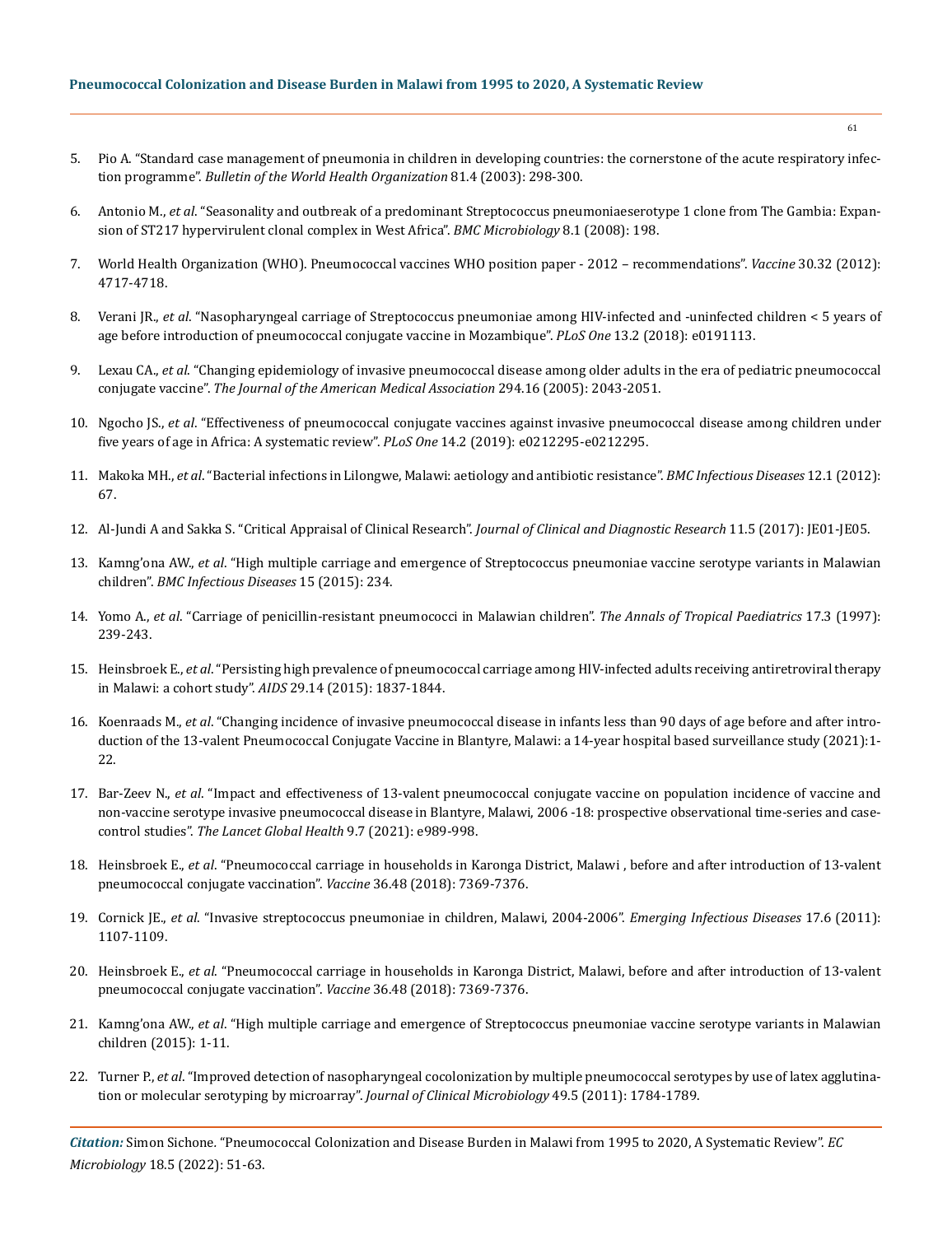- 23. [Lim C-Y and In J. "Randomization in clinical studies".](https://www.ncbi.nlm.nih.gov/pmc/articles/PMC6547231/) *Korean Journal of Anesthesiology* 3 (2019): 221-232.
- 24. Usuf E., *et al*[. "Pneumococcal Carriage in Sub-Saharan Africa-A Systematic Review".](https://www.ncbi.nlm.nih.gov/pmc/articles/PMC3896352/) *PLoS One* 9.1 (2014): e85001.
- 25. Lindstrand A., *et al*[. "Pneumococcal Carriage in Children under Five Years in Uganda-Will Present Pneumococcal Conjugate Vaccines](https://pubmed.ncbi.nlm.nih.gov/27829063/)  Be Appropriate?" *PLoS One* [11.11 \(2016\): e0166018.](https://pubmed.ncbi.nlm.nih.gov/27829063/)
- 26. Dayie NTKD., *et al*[. "Pneumococcal carriage among children under five in Accra, Ghana, five years after the introduction of pneumo](https://bmcpediatr.biomedcentral.com/articles/10.1186/s12887-019-1690-5)[coccal conjugate vaccine".](https://bmcpediatr.biomedcentral.com/articles/10.1186/s12887-019-1690-5) *BMC Pediatrics* 19.1 (2019): 316.
- 27. Lourenço J., *et al*[. "Determinants of high residual post-PCV13 pneumococcal vaccine type carriage in Blantyre, Malawi: A modeling](https://bmcmedicine.biomedcentral.com/articles/10.1186/s12916-019-1450-2)  study". *Bio Rxiv* [\(2018\): 1-11.](https://bmcmedicine.biomedcentral.com/articles/10.1186/s12916-019-1450-2)
- 28. Flasche S., *et al*[. "Assessing the efficiency of catch-up campaigns for the introduction of pneumococcal conjugate vaccine: a modeling](https://pubmed.ncbi.nlm.nih.gov/28592303/)  [study based on data from PCV10 introduction in Kilifi, Kenya".](https://pubmed.ncbi.nlm.nih.gov/28592303/) *BMC Medicine* 15.1 (2017): 113.
- 29. Yamba K., *et al*[. "The Burden of Invasive Bacterial Disease and the Impact of 10-Valent Pneumococcal Conjugate Vaccine in Children](https://espid2015.kenes.com/Documents/ESPID%202015%20Abstracts.pdf)  [and lt; 5 years hospitalized for Meningitis in Lusaka, Zambia, 2010 -2019".](https://espid2015.kenes.com/Documents/ESPID%202015%20Abstracts.pdf) *The Journal of Infectious Diseases* 224.3 (2021): S275-284.
- 30. Chen K., *et al*[. "Serotype distribution of Streptococcus pneumoniae and potential impact of pneumococcal conjugate vaccines in](https://www.ncbi.nlm.nih.gov/pmc/articles/PMC6037451/)  China: A systematic review and meta-analysis". *[Human Vaccines and Immunotherapeutics](https://www.ncbi.nlm.nih.gov/pmc/articles/PMC6037451/)* 14.6 (2018): 1453-1463.
- 31. Johnson HL., *et al*[. "Systematic Evaluation of Serotypes Causing Invasive Pneumococcal Disease among Children Under Five: The](https://journals.plos.org/plosmedicine/article?id=10.1371/journal.pmed.1000348)  [Pneumococcal Global Serotype Project".](https://journals.plos.org/plosmedicine/article?id=10.1371/journal.pmed.1000348) *PLOS Medicine* 7.10 (2010): e1000348.
- 32. Smith-Vaughan H., *et al*[. "Age-specific cluster of cases of serotype 1 Streptococcus pneumoniae carriage in remote indigenous com](https://journals.asm.org/doi/10.1128/CVI.00283-08)munities in Australia". *[Clinical and Vaccine Immunology](https://journals.asm.org/doi/10.1128/CVI.00283-08)* 16.2 (2008): 218-221.
- 33. Dagan R., *et al*[. "An outbreak of Streptococcus pneumoniae serotype 1 in a closed community in southern Israel".](https://pubmed.ncbi.nlm.nih.gov/10671335/) *Infectious Diseases [Society of America/American](https://pubmed.ncbi.nlm.nih.gov/10671335/)* 30.2 (2000): 319-321.
- 34. Donkor ES., *et al*[. "Population Biology of Streptococcus pneumoniae in West Africa: Multilocus Sequence Typing of Serotypes That](https://pubmed.ncbi.nlm.nih.gov/23342041/)  [Exhibit Different Predisposition to Invasive Disease and Carriage".](https://pubmed.ncbi.nlm.nih.gov/23342041/) *PLoS One* 8.1 (2013): e53925.
- 35. Habibi Ghahfarokhi S., *et al*[. "Serotype Distribution and Antibiotic Susceptibility of Streptococcus pneumoniae Isolates in Tehran,](https://www.ncbi.nlm.nih.gov/pmc/articles/PMC7007777/)  Iran: A Surveillance Study". *[Infection and Drug Resistance](https://www.ncbi.nlm.nih.gov/pmc/articles/PMC7007777/)* 13 (2020): 333-340.
- 36. Alizadeh Chamkhaleh M., *et al*[. "Serotype distribution of Streptococcus pneumoniae among healthy carriers and clinical patients: a](https://pubmed.ncbi.nlm.nih.gov/32601893/)  systematic review from Iran". *[European Journal of Clinical Microbiology and Infectious Diseases](https://pubmed.ncbi.nlm.nih.gov/32601893/)* 39.12 (2020): 2257-2267.
- 37. Fu J., *et al*[. "Serotype distribution and antimicrobial resistance of Streptococcus pneumoniae causing invasive diseases in China: a](https://bmcpediatr.biomedcentral.com/articles/10.1186/s12887-019-1722-1)  meta-analysis". *[BMC Pediatrics](https://bmcpediatr.biomedcentral.com/articles/10.1186/s12887-019-1722-1)* 19.1 (2019): 424.
- 38. Olwagen CP., *et al*[. "Comparison of traditional culture and molecular qPCR for detection of simultaneous carriage of multiple pneu](https://www.nature.com/articles/s41598-017-04915-y.pdf?proof=t%C2%A0)[mococcal serotypes in African children".](https://www.nature.com/articles/s41598-017-04915-y.pdf?proof=t%C2%A0) *Scientific Reports* 7.1 (2017): 4628.
- 39. Subramaniam P., *et al*[. "Serotypes and penicillin susceptibility of Streptococcus pneumoniae isolated from children admitted to a](https://pubmed.ncbi.nlm.nih.gov/30381546/)  tertiary teaching hospital in Malaysia". *[Indian Journal of Medical Research](https://pubmed.ncbi.nlm.nih.gov/30381546/)* 148.2 (2018): 225-231.
- 40. Lourenço J., *et al*[. "Determinants of high residual post-PCV13 pneumococcal vaccine-type carriage in Blantyre, Malawi: a modeling](https://bmcmedicine.biomedcentral.com/articles/10.1186/s12916-019-1450-2)  study". *BMC Medicine* [17.1 \(2019\): 219.](https://bmcmedicine.biomedcentral.com/articles/10.1186/s12916-019-1450-2)
- 41. Desai AP., *et al*[. "Decline in Pneumococcal Nasopharyngeal Carriage of Vaccine Serotypes After the Introduction of the 13-Valent](https://pubmed.ncbi.nlm.nih.gov/26226445/)  [Pneumococcal Conjugate Vaccine in Children in Atlanta, Georgia".](https://pubmed.ncbi.nlm.nih.gov/26226445/) *The Pediatric Infectious Disease Journal* 11 (2015): 1168-1174.

*Citation:* Simon Sichone*.* "Pneumococcal Colonization and Disease Burden in Malawi from 1995 to 2020, A Systematic Review". *EC Microbiology* 18.5 (2022): 51-63.